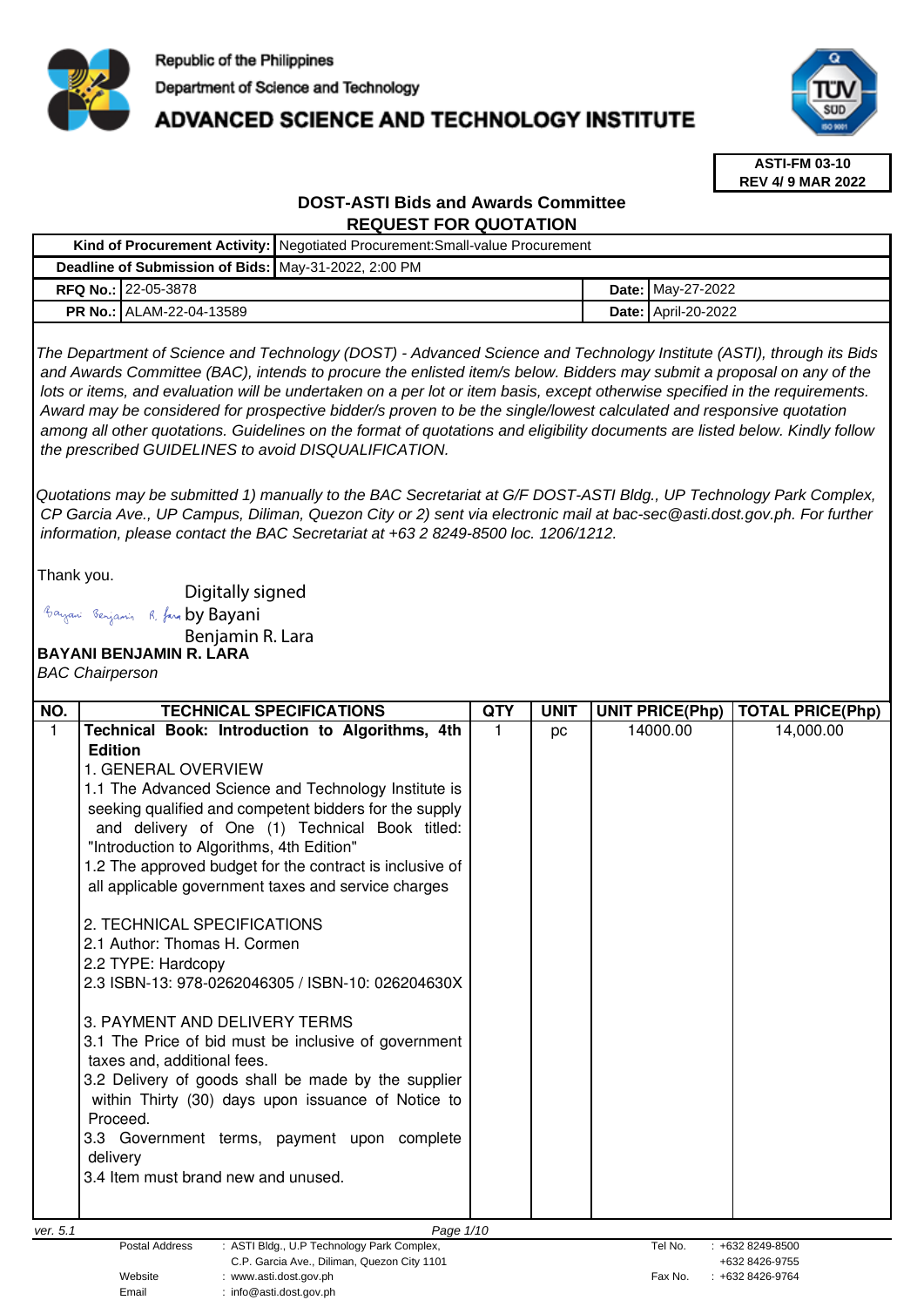| $\overline{2}$ | <b>Technical Book: Deep Learning in Production</b><br>1. GENERAL OVERVIEW<br>1.1 The Advanced Science and Technology Institute is<br>seeking qualified and competent bidders for the supply<br>and delivery of One (1) Technical Book titled: "Deep<br>Learning in Production"<br>1.2 The approved budget for the contract is inclusive of<br>all applicable government taxes and service charges<br>2. TECHNICAL SPECIFICATIONS<br>2.1 Author: Sergios Karagiannakos<br>2.2 TYPE: Hardcopy<br>2.3 ISBN-13: 978-6180033779 / ISBN-10: 6180033773<br>3. PAYMENT AND DELIVERY TERMS<br>3.1 The Price of bid must be inclusive of government<br>taxes and, additional fees.<br>3.2 Delivery of goods shall be made by the supplier<br>within Thirty (30) days upon issuance of Notice to<br>Proceed.<br>3.3 Government terms, payment upon complete<br>delivery<br>3.4 Item must brand new and unused. | 1. | pc | 4383.50  | 4,383.50  |
|----------------|-----------------------------------------------------------------------------------------------------------------------------------------------------------------------------------------------------------------------------------------------------------------------------------------------------------------------------------------------------------------------------------------------------------------------------------------------------------------------------------------------------------------------------------------------------------------------------------------------------------------------------------------------------------------------------------------------------------------------------------------------------------------------------------------------------------------------------------------------------------------------------------------------------|----|----|----------|-----------|
| 3              | <b>Technical Book: From Research to Manuscript</b><br>1. GENERAL OVERVIEW<br>1.1 The Advanced Science and Technology Institute is<br>seeking qualified and competent bidders for the supply<br>and delivery of One (1) Technical Book titled: "From<br>Research to Manuscript"<br>1.2 The approved budget for the contract is inclusive of<br>all applicable government taxes and service charges<br>2. TECHNICAL SPECIFICATIONS<br>2.1 Author: Michael Jay Katz<br>2.2 TYPE: Hardcopy<br>2.3 ISBN-13: 978-1402094668 / ISBN-10: 1402094663<br>3. PAYMENT AND DELIVERY TERMS<br>3.1 The Price of bid must be inclusive of government<br>taxes and, additional fees.<br>3.2 Delivery of goods shall be made by the supplier<br>within Thirty (30) days upon issuance of Notice to<br>Proceed.<br>3.3 Government terms, payment upon complete<br>delivery<br>3.4 Item must brand new and unused.      | 1. | pc | 10000.00 | 10,000.00 |
| 4              | <b>Technical Book: The Craft of Scientific Writing</b><br>1. GENERAL OVERVIEW<br>1.1 The Advanced Science and Technology Institute is<br>seeking qualified and competent bidders for the supply<br>and delivery of One (1) Technical Book titled: "The<br>Craft of Scientific Writing"<br>1.2 The approved budget for the contract is inclusive of<br>all applicable government taxes and service charges<br>2. TECHNICAL SPECIFICATIONS<br>2.1 Author: Michael Alley<br>2.2 TYPE: Hardcopy<br>2.3 ISBN-13: 978-1441982872 / ISBN-10: 1441982876                                                                                                                                                                                                                                                                                                                                                    | 1. | pc | 4593.23  | 4,593.23  |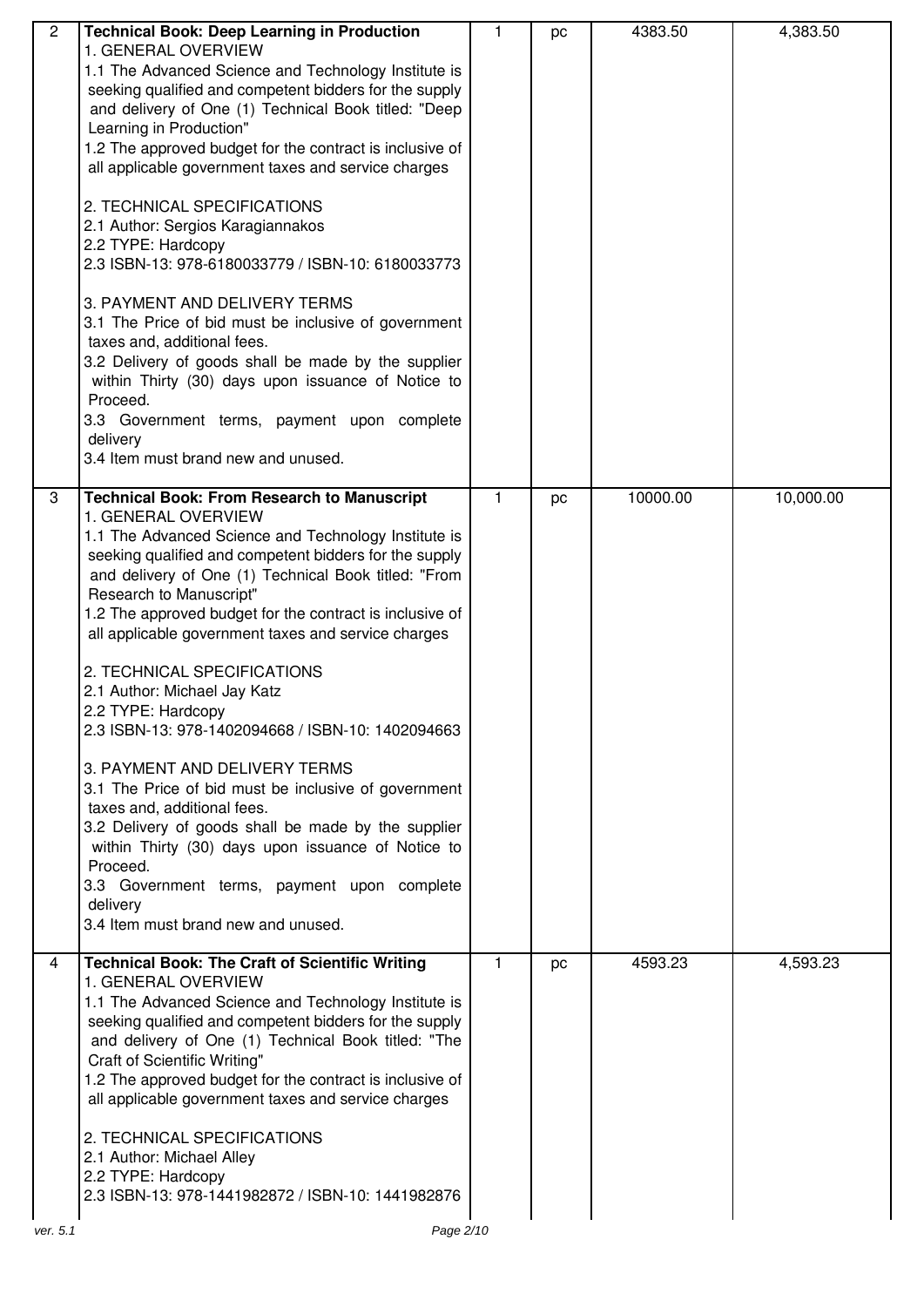|   | 3. PAYMENT AND DELIVERY TERMS<br>3.1 The Price of bid must be inclusive of government<br>taxes and, additional fees.<br>3.2 Delivery of goods shall be made by the supplier<br>within Thirty (30) days upon issuance of Notice to<br>Proceed.<br>3.3 Government terms, payment upon complete<br>delivery<br>3.4 Item must brand new and unused.                                                                                                                                                                                                                                                                                                                                                                                                                                                                                                                                                                                                                                            |              |    |         |          |
|---|--------------------------------------------------------------------------------------------------------------------------------------------------------------------------------------------------------------------------------------------------------------------------------------------------------------------------------------------------------------------------------------------------------------------------------------------------------------------------------------------------------------------------------------------------------------------------------------------------------------------------------------------------------------------------------------------------------------------------------------------------------------------------------------------------------------------------------------------------------------------------------------------------------------------------------------------------------------------------------------------|--------------|----|---------|----------|
| 5 | <b>Scientific</b><br>Book:<br><b>The</b><br>Craft<br><b>Technical</b><br>of<br><b>Presentations</b><br>1. GENERAL OVERVIEW<br>1.1 The Advanced Science and Technology Institute is<br>seeking qualified and competent bidders for the supply<br>and delivery of One (1) Technical Book titled: "The<br><b>Craft of Scientific Presentations"</b><br>1.2 The approved budget for the contract is inclusive of<br>all applicable government taxes and service charges<br>2. TECHNICAL SPECIFICATIONS<br>2.1 Author: Michael Alley<br>2.2 TYPE: Hardcopy<br>2.3 ISBN-13: 978-1441982780 / ISBN-10: 1441982787<br>3. PAYMENT AND DELIVERY TERMS<br>3.1 The Price of bid must be inclusive of government<br>taxes and, additional fees.<br>3.2 Delivery of goods shall be made by the supplier<br>within Thirty (30) days upon issuance of Notice to<br>Proceed.<br>3.3 Government terms, payment upon complete                                                                                 | $\mathbf{1}$ | pc | 5200.00 | 5,200.00 |
|   | delivery<br>3.4 Item must brand new and unused.                                                                                                                                                                                                                                                                                                                                                                                                                                                                                                                                                                                                                                                                                                                                                                                                                                                                                                                                            |              |    |         |          |
| 6 | Technical Book: Doing Bayesian Data Analysis: A<br>Tutorial with R, JAGS, and Stan 2nd Edition<br>1. GENERAL OVERVIEW<br>1.1 The Advanced Science and Technology Institute is<br>seeking qualified and competent bidders for the supply<br>and delivery of One (1) Technical Book titled: "Doing<br>Bayesian Data Analysis: A Tutorial with R, JAGS, and<br>Stan 2nd Edition"<br>1.2 The approved budget for the contract is inclusive of<br>all applicable government taxes and service charges<br>2. TECHNICAL SPECIFICATIONS<br>2.1 Author: John Kruschke<br>2.2 TYPE: Hardcopy<br>2.3 ISBN-13: 978-0124058880 / ISBN-10: 0124058884<br>3. PAYMENT AND DELIVERY TERMS<br>3.1 The Price of bid must be inclusive of government<br>taxes and, additional fees.<br>3.2 Delivery of goods shall be made by the supplier<br>within Thirty (30) days upon issuance of Notice to<br>Proceed.<br>3.3 Government terms, payment upon complete<br>delivery<br>3.4 Item must brand new and unused. | $\mathbf 1$  | pc | 9200.00 | 9,200.00 |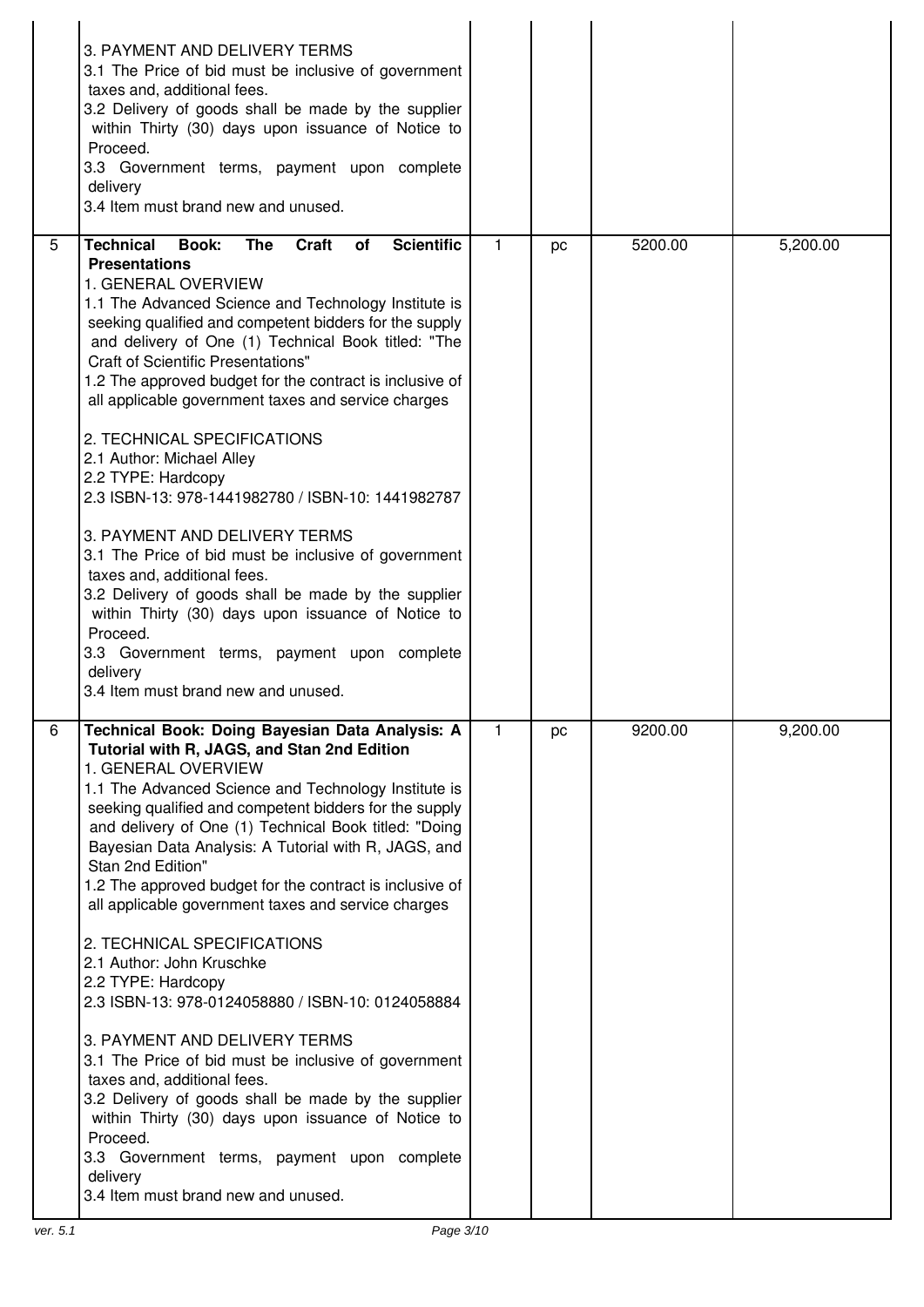| 7        | Technical Book: Surrogates (Chapman & Hall/Crc<br><b>Texts in Statistical Science)</b><br>1. GENERAL OVERVIEW<br>1.1 The Advanced Science and Technology Institute is<br>seeking qualified and competent bidders for the supply<br>and delivery of One (1) Technical Book titled:<br>"Surrogates (Chapman & Hall/Crc Texts in Statistical<br>Science)"<br>1.2 The approved budget for the contract is inclusive of<br>all applicable government taxes and service charges<br>2. TECHNICAL SPECIFICATIONS<br>2.1 Author: Robert B. Gramacy<br>2.2 TYPE: Hardcopy<br>2.3 ISBN-13: 978-1032242552 / ISBN-10: 1032242558<br>3. PAYMENT AND DELIVERY TERMS<br>3.1 The Price of bid must be inclusive of government<br>taxes and, additional fees.<br>3.2 Delivery of goods shall be made by the supplier<br>within Thirty (30) days upon issuance of Notice to<br>Proceed.<br>3.3 Government terms, payment upon complete<br>delivery<br>3.4 Item must brand new and unused.                                                                                               | $\mathbf{1}$ | pc | 5994.26  | 5,994.26  |
|----------|-----------------------------------------------------------------------------------------------------------------------------------------------------------------------------------------------------------------------------------------------------------------------------------------------------------------------------------------------------------------------------------------------------------------------------------------------------------------------------------------------------------------------------------------------------------------------------------------------------------------------------------------------------------------------------------------------------------------------------------------------------------------------------------------------------------------------------------------------------------------------------------------------------------------------------------------------------------------------------------------------------------------------------------------------------------------------|--------------|----|----------|-----------|
| 8        | Technical Book: (physical book): A practical Guide<br>to hybrid Natural Language Processing 1st ed.<br>2020 Ediotion by Gomez Perez<br>1. GENERAL OVERVIEW<br>1.1 The Advanced Science and Technology Institute is<br>seeking qualified and competent bidders for the supply<br>and delivery of One (1) Technical Book titled: "A<br>practical Guide to hybrid Natural Language Processing<br>1st ed. 2020 Ediotion by Gomez Perez"<br>1.2 The approved budget for the contract is inclusive of<br>all applicable government taxes and service charges<br>2. TECHNICAL SPECIFICATIONS<br>2.1 Author: Gomez Perez<br>2.2 TYPE: Hardcopy<br>2.3 ISBN-13: 978-3030448295; ISBN-10: 303448290<br>3. PAYMENT AND DELIVERY TERMS<br>3.1 The Price of bid must be inclusive of government<br>taxes and, additional fees.<br>3.2 Delivery of goods shall be made by the supplier<br>within Thirty (30) days upon issuance of Notice to<br>Proceed.<br>3.3 Government terms, payment upon complete<br>delivery<br>3.4 Item must brand new and unused.<br>Charge to GAA-iTanong | $\mathbf{1}$ | pc | 10945.00 | 10,945.00 |
| 9        | Technical Book: (physical book): Natural Language<br>Processing in Artificial Intelligence by Brojo<br>Kishore Mishra, Raghvendra Kumar<br>1. GENERAL OVERVIEW<br>1.1 The Advanced Science and Technology Institute is<br>seeking qualified and competent bidders for the supply                                                                                                                                                                                                                                                                                                                                                                                                                                                                                                                                                                                                                                                                                                                                                                                      | $\mathbf{1}$ | pc | 14999.00 | 14,999.00 |
| ver. 5.1 | Page 4/10                                                                                                                                                                                                                                                                                                                                                                                                                                                                                                                                                                                                                                                                                                                                                                                                                                                                                                                                                                                                                                                             |              |    |          |           |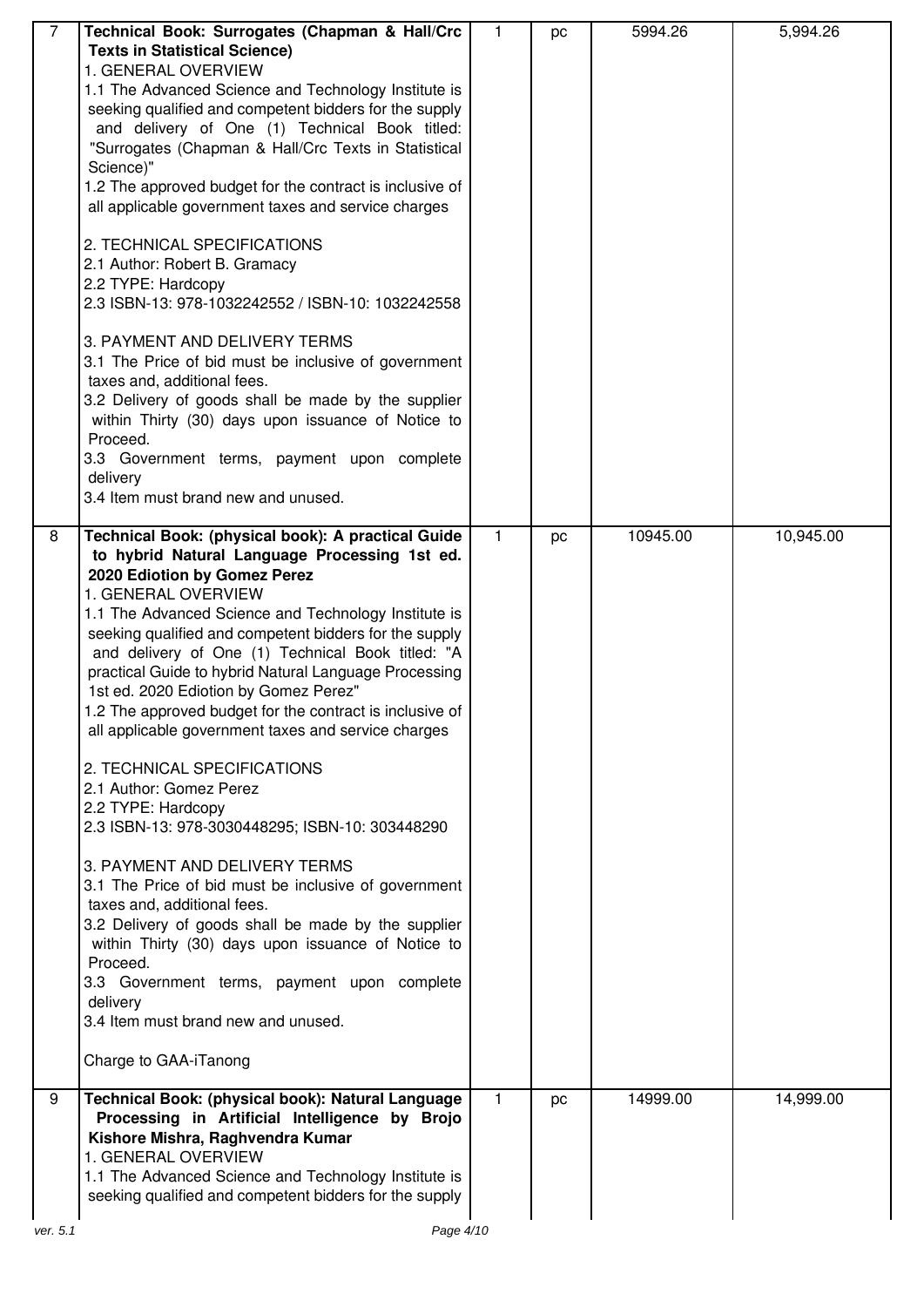|          | and delivery of One (1) Technical Book titled: "Natural<br>Language Processing in Artificial Intelligence by Brojo<br>Kishore Mishra, Raghvendra Kumar"<br>1.2 The approved budget for the contract is inclusive of<br>all applicable government taxes and service charges<br>2. TECHNICAL SPECIFICATIONS<br>2.1 Author: Brojo Kishore Mishra, Raghvendra Kumar<br>2.2 TYPE: Hardcopy<br>2.3 ISBN-13: 978-1771888646; ISBN-10: 1771888644<br>3. PAYMENT AND DELIVERY TERMS<br>3.1 The Price of bid must be inclusive of government<br>taxes and, additional fees.<br>3.2 Delivery of goods shall be made by the supplier<br>within Thirty (30) days upon issuance of Notice to<br>Proceed.<br>3.3 Government terms, payment upon complete<br>delivery<br>3.4 Item must brand new and unused.<br>Charge to GAA-iTanong                                                                                                                                                                                     |    |    |          |           |  |
|----------|-----------------------------------------------------------------------------------------------------------------------------------------------------------------------------------------------------------------------------------------------------------------------------------------------------------------------------------------------------------------------------------------------------------------------------------------------------------------------------------------------------------------------------------------------------------------------------------------------------------------------------------------------------------------------------------------------------------------------------------------------------------------------------------------------------------------------------------------------------------------------------------------------------------------------------------------------------------------------------------------------------------|----|----|----------|-----------|--|
| 10       | Technical Book: (physical book): Joint Training for<br><b>Neutral Machine Translation by Yong Cheng</b><br>1. GENERAL OVERVIEW<br>1.1 The Advanced Science and Technology Institute is<br>seeking qualified and competent bidders for the supply<br>and delivery of One (1) Technical Book titled: "Joint<br>Training for Neutral Machine Translation by Yong<br>Cheng"<br>1.2 The approved budget for the contract is inclusive of<br>all applicable government taxes and service charges<br>2. TECHNICAL SPECIFICATIONS<br>2.1 Author: Yong Cheng<br>2.2 TYPE: Hardcopy<br>2.3 ISBN-13: 978-9813297494; ISBN-10: 9813297492<br>3. PAYMENT AND DELIVERY TERMS<br>3.1 The Price of bid must be inclusive of government<br>taxes and, additional fees.<br>3.2 Delivery of goods shall be made by the supplier<br>within Thirty (30) days upon issuance of Notice to<br>Proceed.<br>3.3 Government terms, payment upon complete<br>delivery<br>3.4 Item must brand new and unused.<br>Charge to GAA-iTanong | 1. | pc | 9350.00  | 9,350.00  |  |
| 11       | Technical Book: (physical book): Deep Learning for<br>NLP and Speech Recognition 1st ed. 2019 Edition<br>1. GENERAL OVERVIEW<br>1.1 The Advanced Science and Technology Institute is<br>seeking qualified and competent bidders for the supply<br>and delivery of One (1) Technical Book titled: "Deep<br>Learning for NLP and Speech Recognition 1st ed.<br>2019 Edition"<br>1.2 The approved budget for the contract is inclusive of<br>all applicable government taxes and service charges                                                                                                                                                                                                                                                                                                                                                                                                                                                                                                             | 1. | pc | 10000.00 | 10,000.00 |  |
| ver. 5.1 | Page 5/10                                                                                                                                                                                                                                                                                                                                                                                                                                                                                                                                                                                                                                                                                                                                                                                                                                                                                                                                                                                                 |    |    |          |           |  |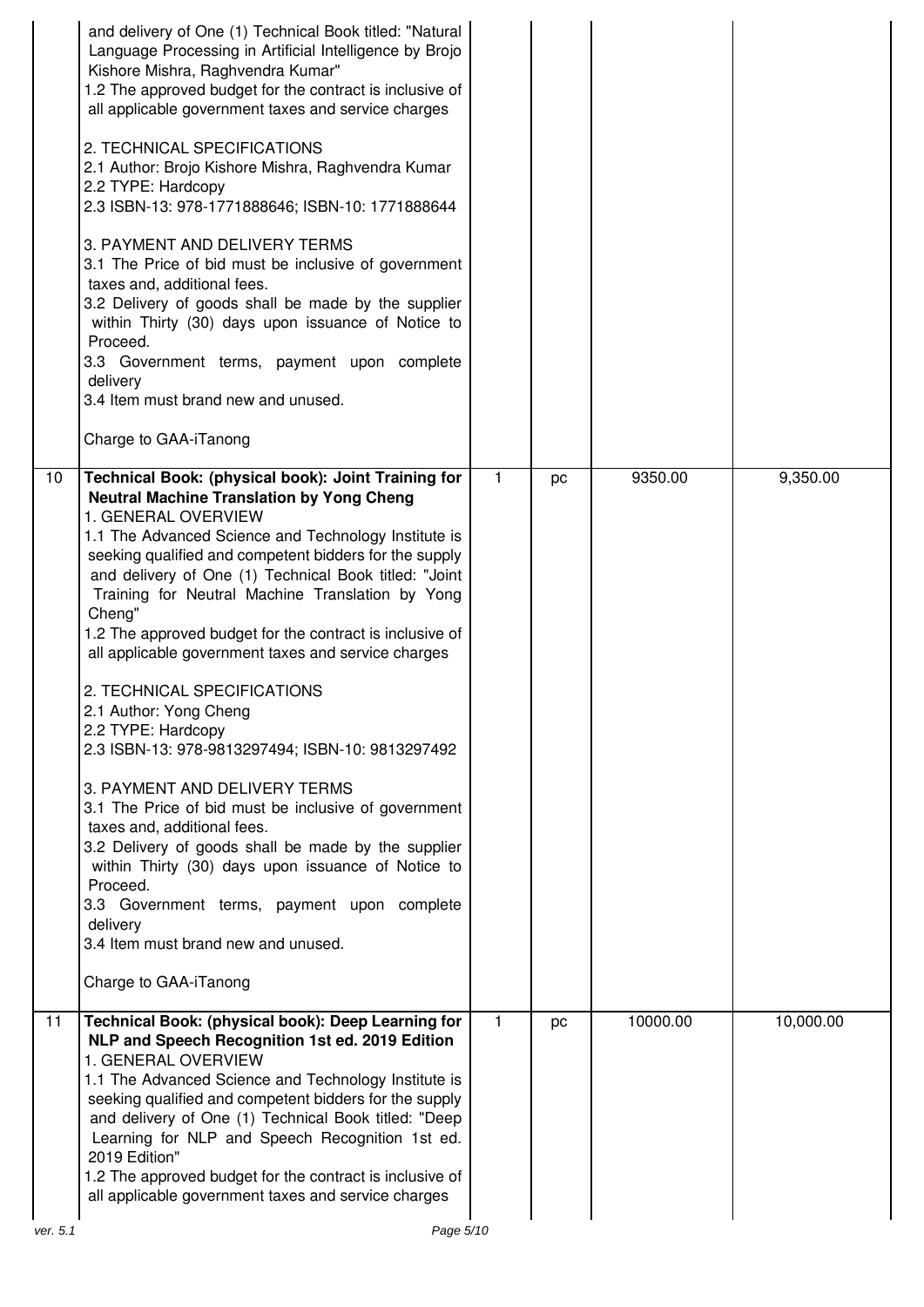|                 | 2. TECHNICAL SPECIFICATIONS<br>2.1 Author: Uday Kamath; John Liu; James Whitaker<br>2.2 TYPE: Hardcopy<br>2.3 ISBN-13: 978-303145958; ISBN-10: 303145956<br>3. PAYMENT AND DELIVERY TERMS<br>3.1 The Price of bid must be inclusive of government<br>taxes and, additional fees.<br>3.2 Delivery of goods shall be made by the supplier<br>within Thirty (30) days upon issuance of Notice to<br>Proceed.<br>3.3 Government terms, payment upon complete<br>delivery<br>3.4 Item must brand new and unused.<br>Charge to GAA-iTanong                                                                                                                                                                                                                                                                                                                                                                                                                                                  |                |    |         |          |
|-----------------|---------------------------------------------------------------------------------------------------------------------------------------------------------------------------------------------------------------------------------------------------------------------------------------------------------------------------------------------------------------------------------------------------------------------------------------------------------------------------------------------------------------------------------------------------------------------------------------------------------------------------------------------------------------------------------------------------------------------------------------------------------------------------------------------------------------------------------------------------------------------------------------------------------------------------------------------------------------------------------------|----------------|----|---------|----------|
| $\overline{12}$ | Technical Book (physical book): Fundamentals of<br>Quantum Computing: Theory and Practice, 2021<br>1. GENERAL OVERVIEW<br>1.1 The Advanced Science and Technology Institute is<br>seeking qualified and competent bidders for the supply<br>and delivery of One (1) Technical Book titled:<br>"Fundamentals of Quantum Computing: Theory and<br>Practice, 2021"<br>1.2 The approved budget for the contract is inclusive of<br>all applicable government taxes and service charges<br>2. TECHNICAL SPECIFICATIONS<br>2.1 Author: Venkateswaran Kasirajan<br>2.2 TYPE: Hardcopy<br>2.3 ISBN-13: 978-3030636883<br>3. PAYMENT AND DELIVERY TERMS<br>3.1 The Price of bid must be inclusive of government<br>taxes and, additional fees.<br>3.2 Delivery of goods shall be made by the supplier<br>within Thirty (30) days upon issuance of Notice to<br>Proceed.<br>3.3 Government terms, payment upon complete<br>delivery<br>3.4 Item must brand new and unused.<br>Charge to GIA-QCS | $\overline{1}$ | pc | 9009.00 | 9,009.00 |
| 13              | Technical Book (physical book): Reversible and<br>Quantum Circuits: Optimization and Complexity<br>Analysis, 2016<br>1. GENERAL OVERVIEW<br>1.1 The Advanced Science and Technology Institute is<br>seeking qualified and competent bidders for the supply<br>and delivery of One (1) Technical Book titled:<br>"Reversible and Quantum Circuits: Optimization and<br>Complexity Analysis, 2016"<br>1.2 The approved budget for the contract is inclusive of<br>all applicable government taxes and service charges<br>2. TECHNICAL SPECIFICATIONS<br>2.1 Author: Nabila Abdessaied, Rolf Drechsler<br>2.2 TYPE: Hardcopy                                                                                                                                                                                                                                                                                                                                                             | $\mathbf{1}$   | pc | 9900.00 | 9,900.00 |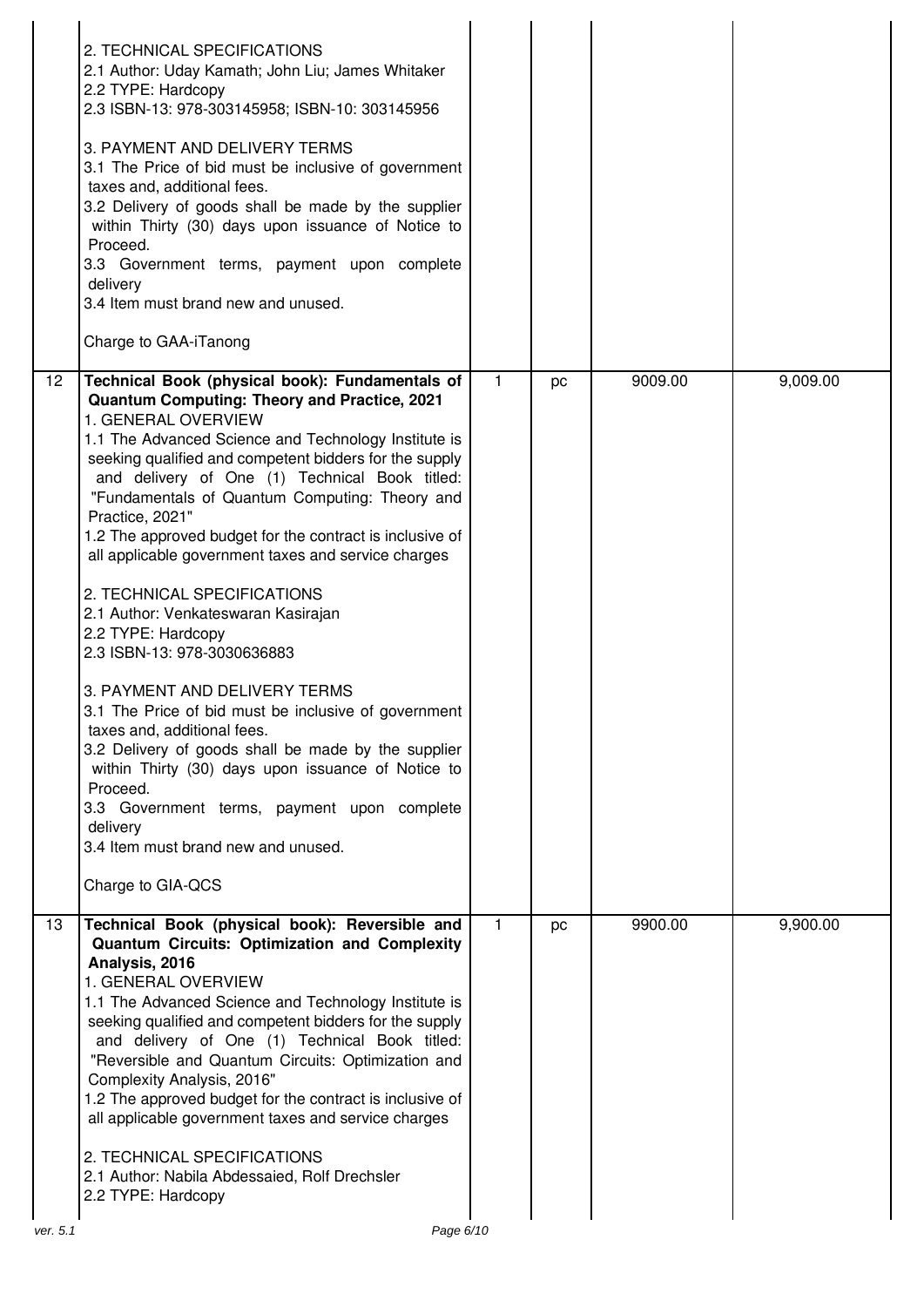|    | 2.3 ISBN-13: 978-3319319353                                                                                                                                                                                                                                                                                                                                                                                                                                                                                                                                                                                                                                                                                                                                                                                                                                                                                                                                                                                                         |              |    |          |           |
|----|-------------------------------------------------------------------------------------------------------------------------------------------------------------------------------------------------------------------------------------------------------------------------------------------------------------------------------------------------------------------------------------------------------------------------------------------------------------------------------------------------------------------------------------------------------------------------------------------------------------------------------------------------------------------------------------------------------------------------------------------------------------------------------------------------------------------------------------------------------------------------------------------------------------------------------------------------------------------------------------------------------------------------------------|--------------|----|----------|-----------|
|    | 3. PAYMENT AND DELIVERY TERMS<br>3.1 The Price of bid must be inclusive of government<br>taxes and, additional fees.<br>3.2 Delivery of goods shall be made by the supplier<br>within Thirty (30) days upon issuance of Notice to<br>Proceed.<br>3.3 Government terms, payment upon complete<br>delivery<br>3.4 Item must brand new and unused.<br>Charge to GIA-QCS                                                                                                                                                                                                                                                                                                                                                                                                                                                                                                                                                                                                                                                                |              |    |          |           |
| 14 | <b>Technical</b><br><b>Book</b><br>(physical<br>book):<br>Quantum<br>Computing: Program Next-Gen Computers for<br>Hard, Real-World Applications, 2020<br>1. GENERAL OVERVIEW<br>1.1 The Advanced Science and Technology Institute is<br>seeking qualified and competent bidders for the supply<br>and delivery of One (1) Technical Book titled:<br>"Quantum Computing: Program Next-Gen Computers<br>for Hard, Real-World Applications, 2020"<br>1.2 The approved budget for the contract is inclusive of<br>all applicable government taxes and service charges<br>2. TECHNICAL SPECIFICATIONS<br>2.1 Author: Nihal Mehta<br>2.2 TYPE: Hardcopy<br>2.3 ISBN-13: 978-1680507201<br>3. PAYMENT AND DELIVERY TERMS<br>3.1 The Price of bid must be inclusive of government<br>taxes and, additional fees.<br>3.2 Delivery of goods shall be made by the supplier<br>within Thirty (30) days upon issuance of Notice to<br>Proceed.<br>3.3 Government terms, payment upon complete<br>delivery<br>3.4 Item must brand new and unused. | $\mathbf{1}$ | pc | 5400.00  | 5,400.00  |
|    | Charge to GIA-QCS                                                                                                                                                                                                                                                                                                                                                                                                                                                                                                                                                                                                                                                                                                                                                                                                                                                                                                                                                                                                                   |              |    |          |           |
| 15 | (physical<br><b>Technical</b><br><b>Book</b><br>book:)<br>Quantum<br>Information Processing, Quantum Computing, and<br>Quantum Error Correction: An Engineering<br>Approach, 2nd Edition, 2021<br>1. GENERAL OVERVIEW<br>1.1 The Advanced Science and Technology Institute is<br>seeking qualified and competent bidders for the supply<br>and delivery of One (1) Technical Book titled:<br>"Quantum Information Processing,<br>Quantum<br>Computing, and Quantum Error Correction: An<br>Engineering Approach, 2nd Edition, 2021"<br>1.2 The approved budget for the contract is inclusive of<br>all applicable government taxes and service charges<br>2. TECHNICAL SPECIFICATIONS<br>2.1 Author: Ivan B. Djordjevic<br>2.2 TYPE: Hardcopy<br>2.3 ISBN-13: 978-0128219829                                                                                                                                                                                                                                                        | $\mathbf{1}$ | pc | 12400.00 | 12,400.00 |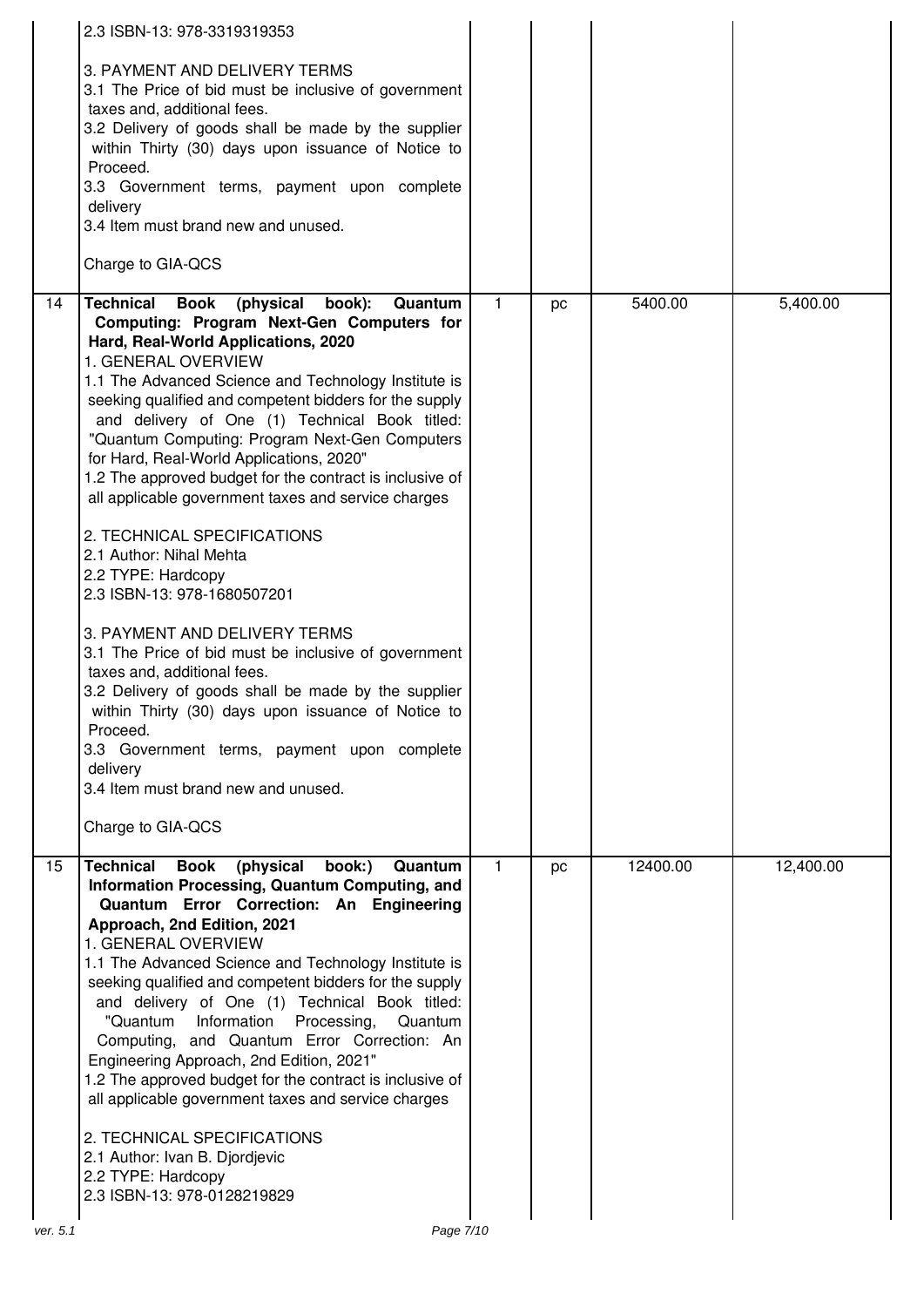|                | 3. PAYMENT AND DELIVERY TERMS<br>3.1 The Price of bid must be inclusive of government<br>taxes and, additional fees.<br>3.2 Delivery of goods shall be made by the supplier<br>within Thirty (30) days upon issuance of Notice to<br>Proceed.<br>3.3 Government terms, payment upon complete<br>delivery<br>3.4 Item must brand new and unused.<br>Charge to GIA-QCS                                                                                                                                                                                                                                                                                                                                                                                                                                                                                                                                                                                |             |    |         |          |
|----------------|-----------------------------------------------------------------------------------------------------------------------------------------------------------------------------------------------------------------------------------------------------------------------------------------------------------------------------------------------------------------------------------------------------------------------------------------------------------------------------------------------------------------------------------------------------------------------------------------------------------------------------------------------------------------------------------------------------------------------------------------------------------------------------------------------------------------------------------------------------------------------------------------------------------------------------------------------------|-------------|----|---------|----------|
| 16             | Technical Book (physical book): Introduction to<br>Linear and Matrix Algebra, 2021<br>1. GENERAL OVERVIEW<br>1.1 The Advanced Science and Technology Institute is<br>seeking qualified and competent bidders for the supply<br>and delivery of One (1) Technical Book titled:<br>"Introduction to Linear and Matrix Algebra, 2021"<br>1.2 The approved budget for the contract is inclusive of<br>all applicable government taxes and service charges<br>2. TECHNICAL SPECIFICATIONS<br>2.1 Author: Nathaniel Johnston<br>2.2 TYPE: Hardcopy<br>2.3 ISBN-13: 978-3030528102<br>3. PAYMENT AND DELIVERY TERMS<br>3.1 The Price of bid must be inclusive of government<br>taxes and, additional fees.<br>3.2 Delivery of goods shall be made by the supplier<br>within Thirty (30) days upon issuance of Notice to<br>Proceed.<br>3.3 Government terms, payment upon complete<br>delivery<br>3.4 Item must brand new and unused.<br>Charge to GIA-QCS | 1           | pc | 5900.00 | 5,900.00 |
| 17<br>ver. 5.1 | Technical Book (physical book): Advanced Linear<br>and Matrix Algebra, 2021<br>1. GENERAL OVERVIEW<br>1.1 The Advanced Science and Technology Institute is<br>seeking qualified and competent bidders for the supply<br>and delivery of One (1) Technical Book titled:<br>"Advanced Linear and Matrix Algebra, 2021"<br>1.2 The approved budget for the contract is inclusive of<br>all applicable government taxes and service charges<br>2. TECHNICAL SPECIFICATIONS<br>2.1 Author: Nathaniel Johnston<br>2.2 TYPE: Hardcopy<br>2.3 ISBN-13: 978-3030528140<br>3. PAYMENT AND DELIVERY TERMS<br>3.1 The Price of bid must be inclusive of government<br>taxes and, additional fees.<br>3.2 Delivery of goods shall be made by the supplier<br>within Thirty (30) days upon issuance of Notice to<br>Proceed.<br>Page 8/10                                                                                                                         | $\mathbf 1$ | pc | 6500.00 | 6,500.00 |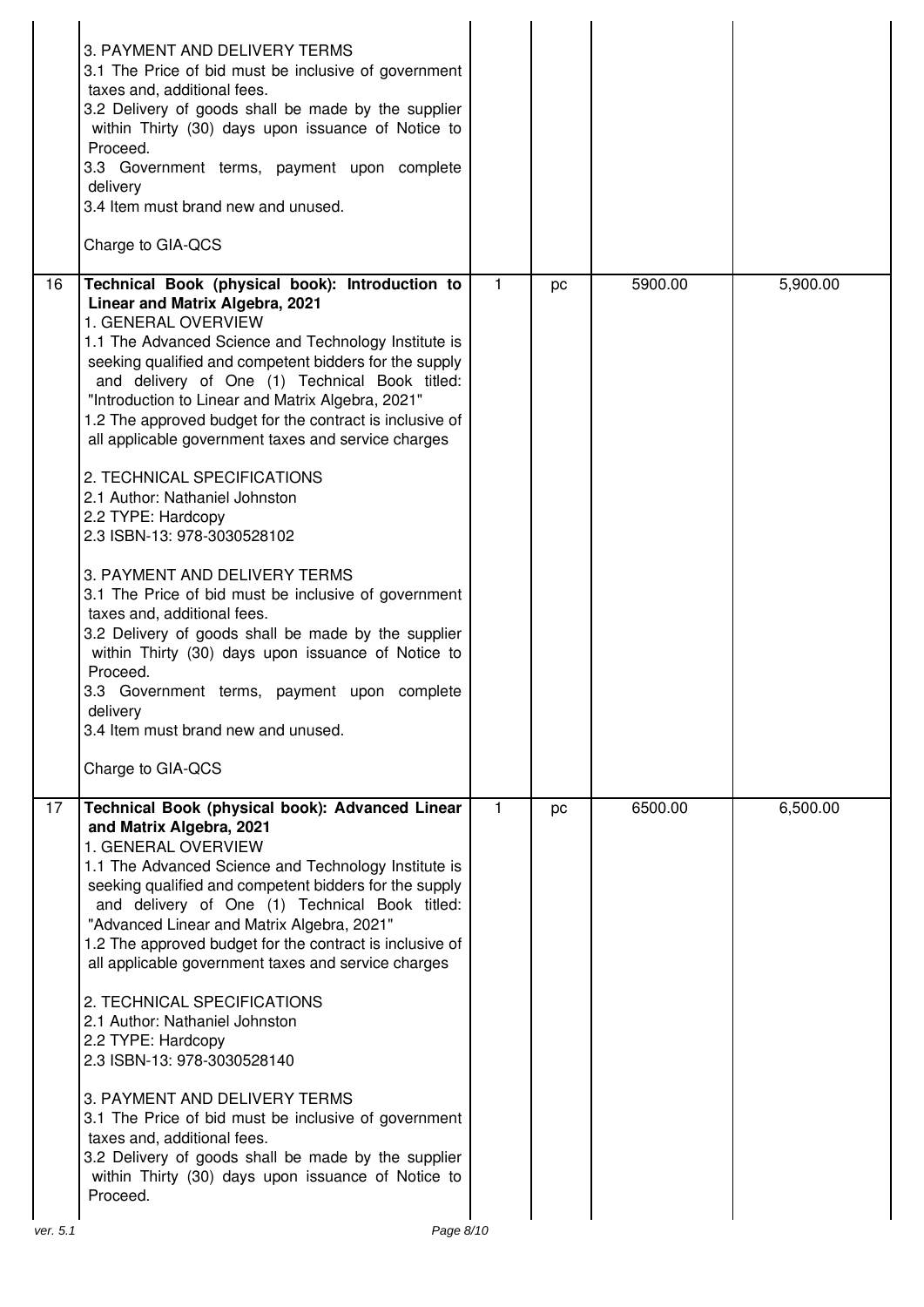|    | 3.3 Government terms, payment upon complete<br>delivery<br>3.4 Item must brand new and unused.<br>Charge to GIA-QCS |              |    |         |                |  |
|----|---------------------------------------------------------------------------------------------------------------------|--------------|----|---------|----------------|--|
|    |                                                                                                                     |              |    |         |                |  |
| 18 | <b>Technical Book: Natural Language Processing with</b><br>Transformers: Building Language Applications             | $\mathbf{1}$ | pc | 5808.00 | 5,808.00       |  |
|    | with Hugging Face                                                                                                   |              |    |         |                |  |
|    | 1. GENERAL OVERVIEW                                                                                                 |              |    |         |                |  |
|    | 1.1 The Advanced Science and Technology Institute is                                                                |              |    |         |                |  |
|    | seeking qualified and competent bidders for the supply                                                              |              |    |         |                |  |
|    | and delivery of One (1) Technical Book titled: "Natural                                                             |              |    |         |                |  |
|    | Language Processing with Transformers: Building                                                                     |              |    |         |                |  |
|    | Language Applications with Hugging Face"<br>1.2 The approved budget for the contract is inclusive of                |              |    |         |                |  |
|    | all applicable government taxes and service charges                                                                 |              |    |         |                |  |
|    |                                                                                                                     |              |    |         |                |  |
|    | 2. TECHNICAL SPECIFICATIONS                                                                                         |              |    |         |                |  |
|    | 2.1 Author: Lewis Tunstall                                                                                          |              |    |         |                |  |
|    | 2.2 TYPE: Hardcopy                                                                                                  |              |    |         |                |  |
|    | 2.3 ISBN-13: 978-1098103248 / ISBN-10: 1098103246                                                                   |              |    |         |                |  |
|    | 3. PAYMENT AND DELIVERY TERMS                                                                                       |              |    |         |                |  |
|    | 3.1 The Price of bid must be inclusive of government                                                                |              |    |         |                |  |
|    | taxes and, additional fees.                                                                                         |              |    |         |                |  |
|    | 3.2 Delivery of goods shall be made by the supplier                                                                 |              |    |         |                |  |
|    | within Thirty (30) days upon issuance of Notice to                                                                  |              |    |         |                |  |
|    | Proceed.                                                                                                            |              |    |         |                |  |
|    | 3.3 Government terms, payment upon complete<br>delivery                                                             |              |    |         |                |  |
|    | 3.4 Item must brand new and unused.                                                                                 |              |    |         |                |  |
|    |                                                                                                                     |              |    |         |                |  |
|    | Charge to GAA-iTanong                                                                                               |              |    |         |                |  |
|    | TOTAL APPROVED BUDGET FOR THE CONTRACT (ABC):                                                                       |              |    |         | Php 153,581.99 |  |
|    |                                                                                                                     |              |    |         |                |  |
|    | <b>GUIDELINES</b>                                                                                                   |              |    |         |                |  |
|    |                                                                                                                     |              |    |         |                |  |
|    | A. Content and Format of Quotations                                                                                 |              |    |         |                |  |

- 1. The Quotation/s must include the RFQ Number or the PR Number indicated above
- 2. Bidders must specify the BRAND NAMES and MODEL NAMES/NUMBER for the following goods:
	- a. Computer and electronic equipment and its accessories or peripherals
	- b. Software applications, programs, and digital licenses
	- c. Commercial off-the-shelf electronic devices or components
- 3. The Quotation/s must indicate the registered business name of the company (or individual), business address and contact number. It must also include the full name and signature of the company's authorized representative.
- 4. BIR Certificate of Registration for new DOST-ASTI suppliers.

#### **B. Eligibiliy Requirements**

Pursuant to Annex "H" or Consolidated Guidelines for the Alternative Methods of Procurement of the 2016 Implementing Rules and Regulations (IRR) of Republic Act (RA) No. 9184, the following documents shall be submitted except for Repeat Order, Shopping under Section 52.1(a), and Negotiated Procurement under Sections 53.1 (Two-Failed Biddings), and 53.5 (Agency-to-Agency):